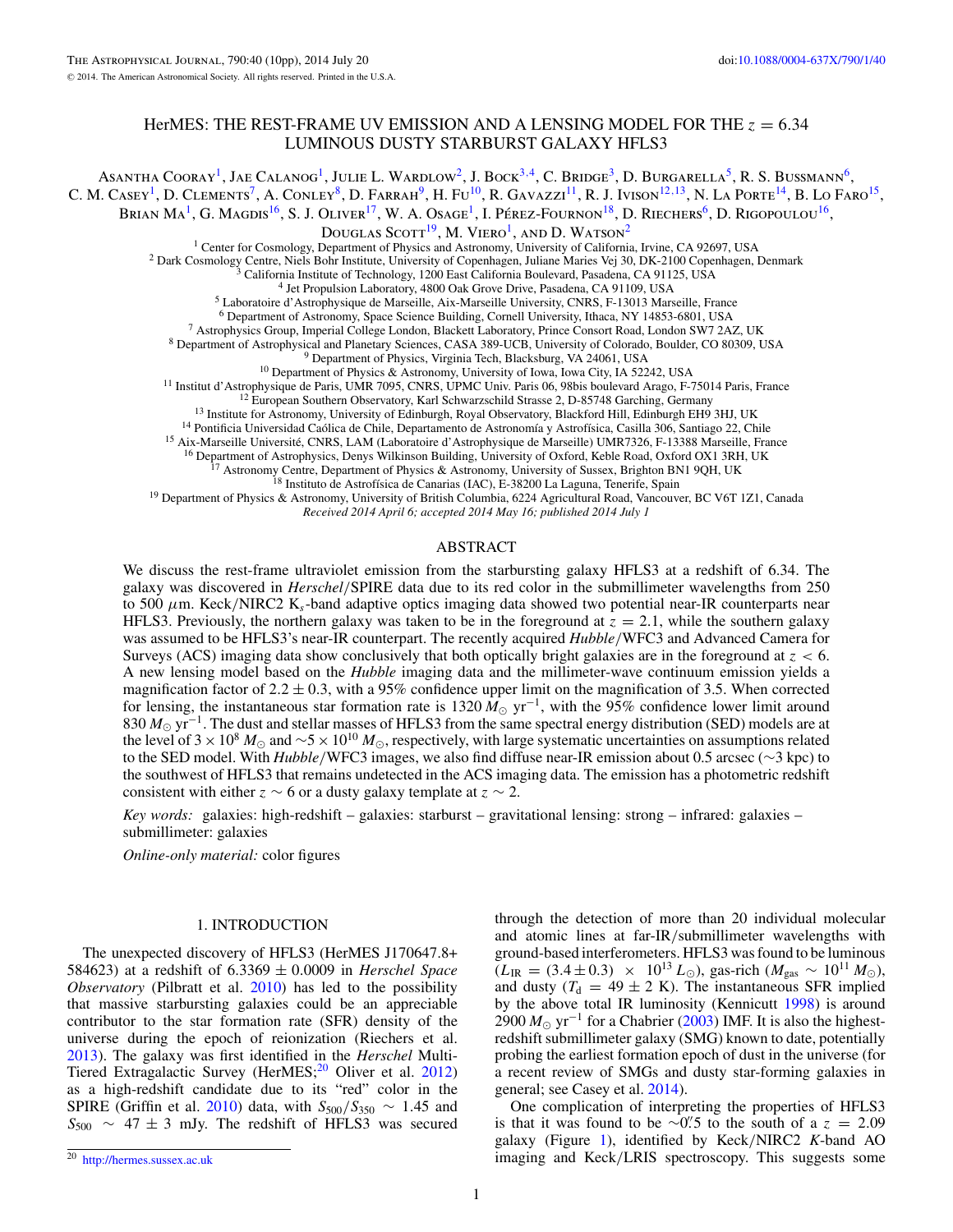<span id="page-1-0"></span>

**Figure 1.** Left: three-color image using *HST/*ACS combined F625W and F814W (blue); *HST/*WFC3-IR combined F160W, F125W, and F105W; and Keck*/*NIRC-2 *Ks*-band LGS-AO (red) images. Note the clear detection of two galaxies close to HFLS3 shown here in terms of the IRAM*/*PdBI 1.1 mm (rest-frame 158 *μ*m) emission. The rms uncertainty in the PdBI A-array configuration data is 180 *μ*Jy beam−1, and the contours are shown in steps of 3*σ* starting at 5*σ*. The instrumental beam is shown to the bottom right with an FWHM of  $0^{\prime\prime}35 \times 0^{\prime\prime}23$ . Right: three-color GALFIT residual map where we remove models for the *HST*/ACS-detected galaxies in *HST/*WFC3. Here, we show the combination of ACS*/*F625W+F814W (blue), WFC3*/*F105W (green), and WFC3*/*F160W (red). Both G1 and G2 are detected in the combined ACS*/*F625W and F814W stack, consistent with the scenario that both G1 and G2 are at *z <* 6 and G2 is not the least obscured region, or the rest-frame optical counterpart of HFLS3, as was previously assumed. We find a marginal detection of rest-UV emission at the location of HFLS3 (labeled R2) and a higher significance diffuse emission 0. 5 to the southwest of HFLS3 (labeled R1). We use WFC3 fluxes and ACS upper limits of R2 for combined SED modeling of HFLS3 with far-IR*/*submillimeter flux densities. We determine a photometric redshift for R1 and find it to be consistent with emission from either a galaxy at *z* ∼ 6 or a dusty galaxy at *z* ∼ 2.

possibility that the flux density of HFLS3 is enhanced by gravitational lensing with a magnification factor  $\mu_{\text{lens}}$ . Due to the steepness of the SMG number counts and their high redshifts and the corresponding high magnification bias, submillimeter surveys are known to be highly sensitive to gravitational lensing modifications (Blain [1996;](#page-9-0) Perrotta et al. [2002;](#page-9-0) Negrello et al. [2007;](#page-9-0) Paciga et al. [2009\)](#page-9-0). At the bright end of the number counts at wavelengths longer than 350 *μ*m, lensed SMGs appear as a power law distinct from the intrinsic counts (e.g., Negrello et al. [2010;](#page-9-0) Wardlow et al. [2013;](#page-9-0) Vieira et al. [2013\)](#page-9-0). At *z >* 4, we expect the lensing fraction to be substantial for current generation surveys, where the flux density limit for the source detection is relatively high. An example of a high-efficiency lensing selection at  $z > 3$  is the bright SMG sample from the South Pole Telescope at 1.4 mm (Vieira et al. [2013;](#page-9-0) Weiß et al. [2013\)](#page-9-0). If lensing is a statistically important correction to the flux densities of high-redshift SMGs, we expect them to be discovered near foreground galaxies and groups. Such a close association with a foreground galaxy is consistent with the existing indications that a reasonable fraction of the *z >* 7 Lyman-break dropouts are also magnified by  $\mu_{\text{lens}} \sim \text{few}$  due to their closeness to foreground bright galaxies (Wyithe et al. [2011\)](#page-9-0).

In the case of HFLS3, a possibility for lensing was expected since the Keck*/*LRIS spectroscopy showed emission lines corresponding to a foreground galaxy at  $z = 2.1$  within 1 arcsecond of the peak 1.1 mm continuum emission. The highresolution Keck*/*NIRC2 LGS-AO imaging data in the K*<sup>s</sup>* band showed two galaxies within 1*.* 5 of HFLS3. In Riechers et al. [\(2013\)](#page-9-0), the northern component was taken to be the  $z = 2.1$ foreground galaxy, while the southern component, close to the peak 1.1 mm emission, was taken to be the rest-frame optical counterpart, or the least obscured part, of HFLS3. Under such an assumption, deblended NIRC2 and *Spitzer/*IRAC photometry suggested a stellar mass of  $\sim$ 3.7 × 10<sup>10</sup>  $M_{\odot}$ . Thus, HFLS3 is already a stellar mass-rich galaxy at  $z = 6.34$ , while continuing to form stars at a very high rate of  $>$ 2000  $M_{\odot}$  yr<sup>-1</sup>.

The lack of multiple images of HFLS3 in millimeter-wave interferometric imaging data was inferred to imply that the lensing magnification factor is negligible, with  $\mu_{\text{lens}} = 1.5 \pm 0.7$ associated with lensing by the foreground galaxy to the north of the assumed rest-frame optical counterpart. Due to such a small magnification, a lensing correction to the properties of HFLS3 was not included in Riechers et al. [\(2013\)](#page-9-0). However, the lensing magnification determination is subject to assumptions related to the counterpart identification and the location of foreground galaxies relative to the millimeter-wave emission. Since the true mass and SFR of HFLS3 are directly related to its cosmic rarity, a potential lensing correction is even more important when addressing whether HFLS3 is a rare source among the SMG sample or if it is a source typical of *z >* 4 SMGs (Daddi et al. [2009;](#page-9-0) Coppin et al. [2010;](#page-9-0) Capak et al. [2011;](#page-9-0) Walter et al. [2012;](#page-9-0) Combes et al. [2012\)](#page-9-0).

Here, we report *Hubble/*WFC3 and Advanced Camera for Surveys (ACS) imaging observations of HFLS3 in five filters from optical to near-IR wavelengths. We use these data to study the physical properties of HFLS3 by improving the lensing model and by identifying rest-frame optical*/*UV emission for a new estimate of the stellar mass of HFLS3. This paper is organized as follows. In the next section, we summarize the observations and the analysis. We discuss the counterpart identification and GALFIT (Peng et al. [2002\)](#page-9-0) models in Section [3.](#page-2-0) Our lens models and the magnification factor of HFLS3 are presented in Section [4.](#page-2-0) In Section [5,](#page-6-0) we present the modeling of optical to IR spectral energy distribution (SED) of foreground galaxies and the UV to far-IR SED of HFLS3. We present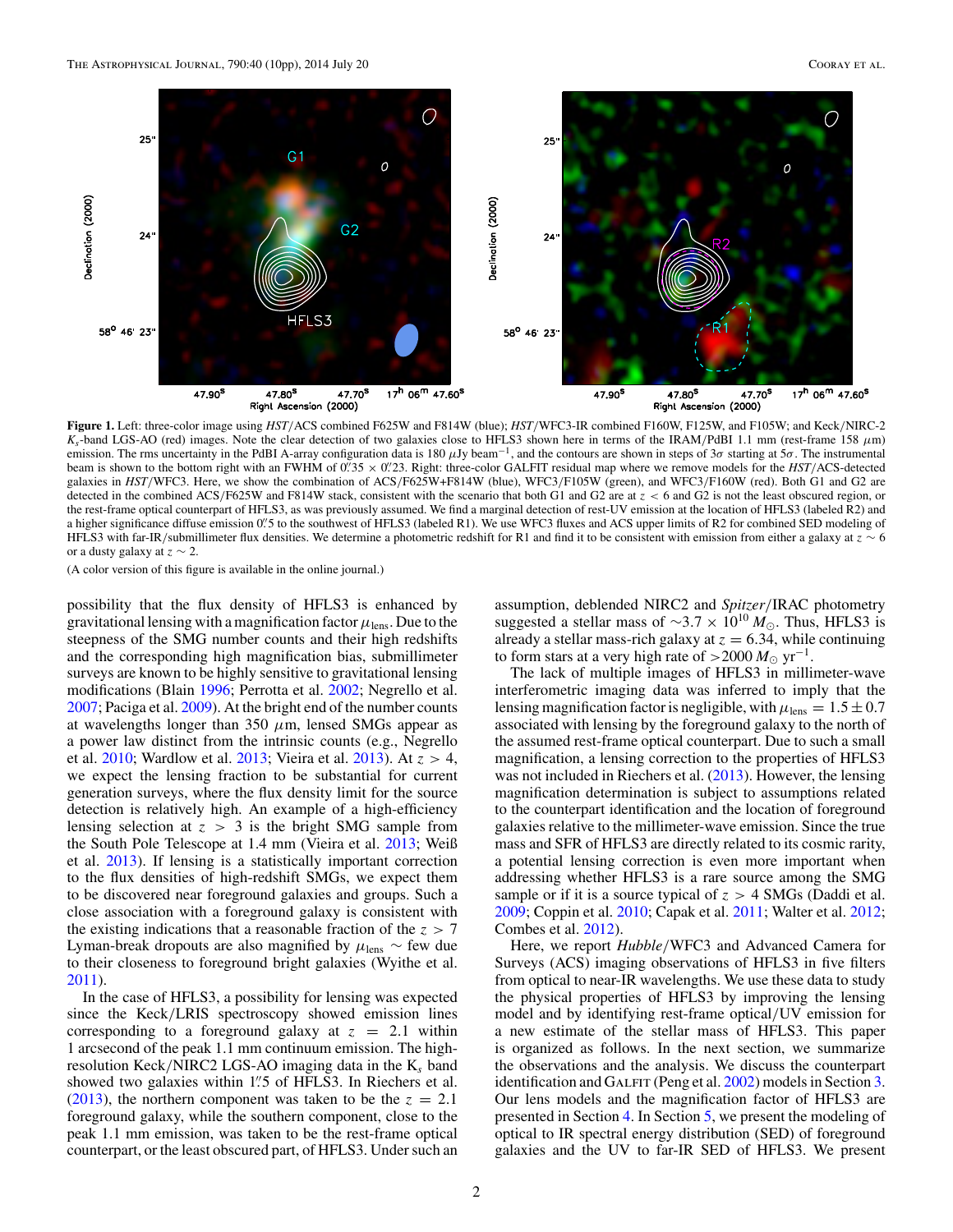<span id="page-2-0"></span>a discussion of our key results and the implications for the presence of massive, dusty starbursts galaxies at high redshifts in Section [6](#page-7-0) and conclude with a summary in Section [7.](#page-9-0) For lensing and SED models, we assume the best-fit concordance cosmology consistent with *WMAP*-9 year and *Planck* data (Hinshaw et al. [2013;](#page-9-0) Planck Collaboration et al. [2013\)](#page-9-0).

## 2. *HUBBLE SPACE TELESCOPE* OBSERVATIONS

HFLS3 was observed with *Hubble/*ACS and WFC3 in Cycle 21 (GO 13045; PI: Cooray) in order to understand the nature and environment of the current highest-redshift dusty starburst known from submillimeter survey data. The observations were carried out in F160W*/*F125W*/*F105W filters with WFC3 and in F814W and F625W with ACS over a total of six orbits. The imaging data reach 5*σ* point-source depths of  $m_{AB} = 26.0, 26.3, 25.9, 27.0,$  and 26.1 in F160W, F125W, F105W, F814W, and F625W, respectively. While the WFC3 imaging was aimed at detecting the rest-frame UV emission from HFLS3, the ACS imaging was aimed at establishing the exact location, size, and morphology of the nearby  $z \sim 2.1$ galaxy for an improved lens model. The five-band photometry was aimed at completing the rest-UV SED of HFLS3 to improve the stellar mass estimate once combined with Keck*/*NIRC2 K*<sup>s</sup>* and *Spitzer/*IRAC photometry. Here, we focus on properties of HFLS3, but another study will discuss the environment of HFLS3 (N. Laporte et al., in preparation). The *HST* data are also useful for a near-IR counterpart search of SCUBA-2 sources detected in the HFLS3 field (Robson et al. [2014\)](#page-9-0).

The *Hubble* data were analyzed with the standard tools. For WFC3 imaging data, we make use of CALWFC3 in the IRAF.STSDAS pipeline for flat-fielding and cosmic-ray rejection. Individual exposures in each of the filters were combined with ASTRODRIZZLE (Fruchter  $\&$  et al. [2010\)](#page-9-0), and we produced images at a pixel scale of 0.<sup>*n*</sup> 06 from the native scale of 0.<sup>*n*</sup> 13 per pixel. For flux calibration, we made use of the latest zeropoints from STScI, with values of 26.27, 26.26, and 25.96 in F105W, F125W, and F160W, respectively. Similarly, *Hubble/* ACS imaging data were flat-fielded, cosmic-ray-rejected, and charge transfer efficiency (CTE)-corrected with the pipeline CALACS (version 2012.2). Exposures were remapped with Astrodrizzle to a pixel scale of 0*.* 03. The ACS zero-points used from an online tool are 25.94 and 25.89 for F814W and F625W, respectively.

The final *Hubble* mosaics were astrometrically calibrated to the wider Sloan Digital Sky Survey (SDSS) frame with an overall rms uncertainty, relative to SDSS, of less than 0. 05. This astrometric calibration involved more than 60 galaxies and stars. The previous Keck*/*NIRC2 imaging data, due to the limited field of view of  $40''$  in the highest-resolution NIRC2 imaging data used for LGS*/*AO observations, had large astrometric errors as astrometry was determined based on two bright sources that were also detected in 2MASS. Once the *HST* frames are calibrated, we fixed the astrometry of Keck*/*NIRC2 image with close to 10 fainter sources detected in both WFC3 and NIRC2 images. This astrometric recalibration resulted in a small (0.<sup>'</sup>.1) shift to the optical sources relative to the peak PdBI*/*1.1 mm emission from HFLS3, as can be seen by comparing Figure 1 here with Figure 3 of Riechers et al. [\(2013\)](#page-9-0). There is still an overall systematic uncertainty in the relative astrometry between IRAM*/*PdBI image and *Hubble/*Keck images of about 0*.* 1, with this value possibly as high as 0*.* 3 in an extremely unlikely scenario. We account for such a systematic offset in the lens model by allowing the peak 1.1 mm flux to have an offset from the two lens galaxies with a value as high as 0*.* 3.

As shown in Figure [1](#page-1-0) (left panel), we detect optical emission from more than one galaxy near HFLS3 (galaxies labeled G1 and G2). This is similar to what was previously reported with Keck*/* NIRC2 LGS-AO imaging data, with the southern component (G2) taken to be the rest-frame optical counterpart to HFLS3 (Riechers et al. [2013\)](#page-9-0). If this assumption is correct, we expect the southern component to be invisible in the shortest-wavelength images, as it is a Lyman dropout at wavelengths shorter than 8900 Å. Here, however, we have detected both galaxies in *Hubble/*ACS images, establishing that G2 is a galaxy at *z <* 5. Since these *Hubble* observations, we have reanalyzed the Keck*/* LRIS spectrum shown in Riechers et al.  $(2013)$  with  $z = 2.1$ CIV (1549 Å) and O III] (1661, 1666 Å) emission lines within 1" of HFLS3. We now find some marginal evidence that this emission is extended, consistent with the scenario that more than one galaxy may be contributing to the emission lines. A further confirmation of the redshift of G2 will require additional spectroscopic observations or UV imaging data where *z* ∼ 2 galaxies would be Lyman dropouts. For simplicity, hereafter, we assume that both G1 and G2 are at the same redshift of 2.1. The SED modeling we discuss later is consistent with this assumption.

#### 3. REST-FRAME UV FLUXES OF HFLS3

We use the publicly available software GALFIT (Peng et al. [2002\)](#page-9-0) to model the surface brightness profiles of *Hubble*detected galaxies near HFLS3 and to see if there is any excess emission in WFC3 data relative to the ACS images. Using galfit on the individual *Hubble/*ACS and WFC3 frames proved to be difficult because the output models tend to overfit regions of low signal in which HFLS3 is expected to reside. To remedy this, we stacked the *HST/*ACS in two bands to increase the signal-tonoise ratio and to model the foreground galaxies in the combined F625W and F814W images. Under the assumption that the stacked model best represents the two foreground galaxies, we then subtracted the stacked model from individual *HST/*ACS and WFC3 frames, with the flux density at each wavelength allowed to vary as an overall normalization in GALFIT models. Any excess in WFC3 relative to ACS would suggest the presence of detectable rest-UV emission from HFLS3. As shown in Figure [1](#page-1-0) (right panel), we find excess emission primarily 0<sup>"</sup>. to the southwest of HFLS3 (labeled R1). We also find some marginal evidence for excess emission near the 1.1 mm peak (labeled R2), with detection levels between 2.5 to 3.2*σ*. In Table [1,](#page-3-0) we summarize GALFIT and other intrinsic properties of the two foreground galaxies G1 and G2, as well as the residual emission R1 and R2, with R2 emission assumed to be from HFLS3. We also use the latter for a combined UV to far-IR SED modeling with MAGPHYS (da Cunha et al. [2008\)](#page-9-0). We also model the SED of R2 to determine its photometric redshift and address its association with HFLS3.

#### 4. LENS MODELING

We use the publicly available software GRAVLENS (Keeton [2001\)](#page-9-0) to generate the lens model. As the background source is not multiply imaged, and remains undetected in the rest-frame optical, we measure the goodness of fit of the model using the highest-resolution IRAM*/*PdBI 1.1 mm continuum emission map from Riechers et al. [\(2013\)](#page-9-0). This map is currently our highest-resolution view of HFLS3, and the source is resolved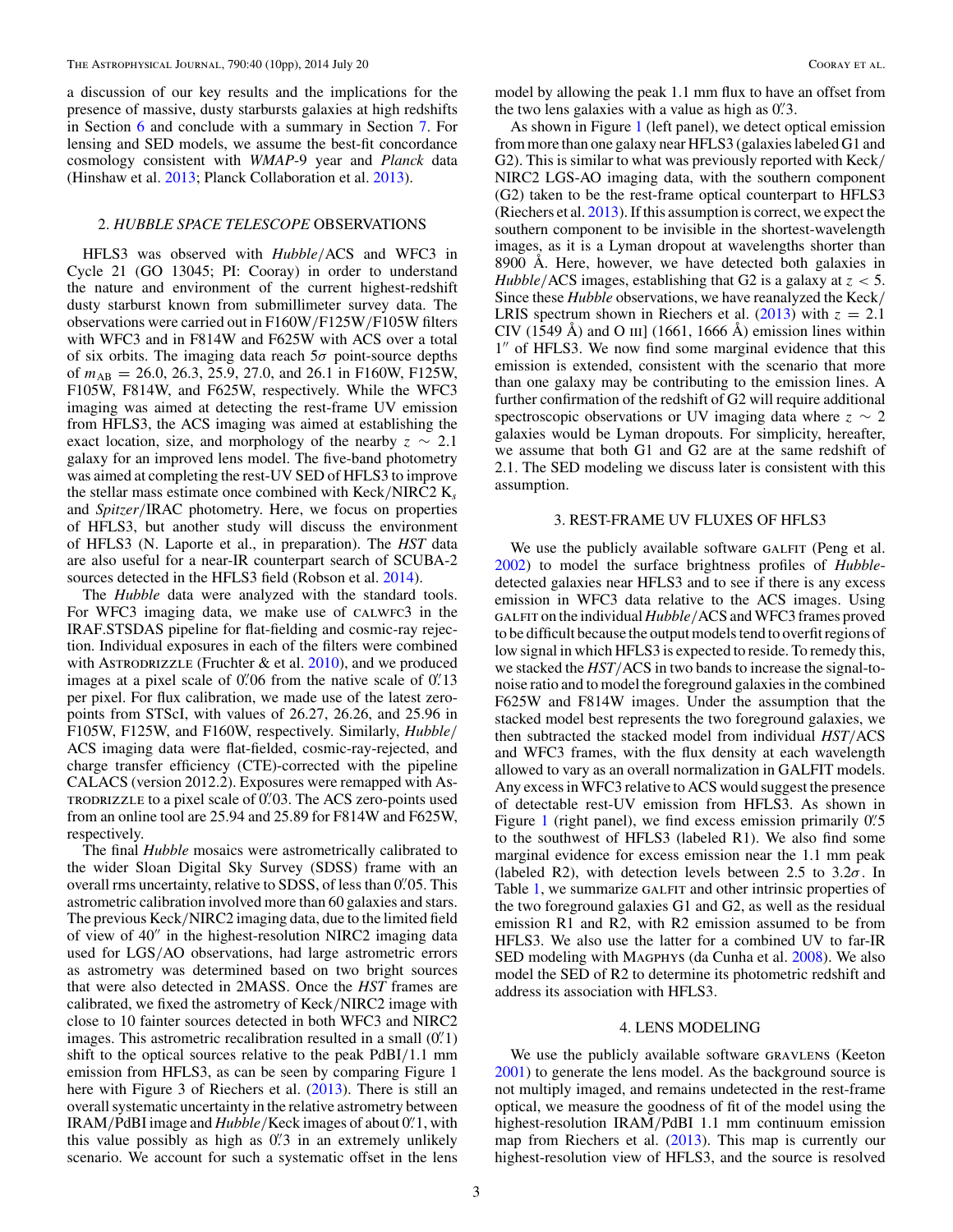<span id="page-3-0"></span>

| Quantity                       | Value                                                       | Ref                      |
|--------------------------------|-------------------------------------------------------------|--------------------------|
|                                | G1                                                          |                          |
| R.A.                           | 17:06:47.80                                                 | ACS $I_{814}$ -band      |
| Decl.                          | $+58:46:24.33$                                              | ACS $I_{814}$ -band      |
| Redshift                       | 2.019                                                       | Riechers et al. $(2013)$ |
| ACS/F625W                      | $27.01 \pm 0.14$ (AB mag)                                   | Photometry               |
| ACS/F814W                      | $26.17 \pm 0.12$ (AB mag)                                   | Photometry               |
| WFC3/F105W                     | $25.27 \pm 0.12$ (AB mag)                                   | Photometry               |
| WFC3/F125W                     | $25.27 \pm 0.04$ (AB mag)                                   | Photometry               |
| <b>WFC3/F160W</b>              | $24.57 \pm 0.09$ (AB mag)                                   | Photometry               |
|                                | $23.94 \pm 0.04$ (AB mag)                                   |                          |
| $NIRC2/K_s$ -band              | $0''.05^{+0''}.06$                                          | Photometry               |
| $R_{\rm E}$                    | $-0.01$                                                     | lens model               |
| $M_{\rm E}$                    | $(1.2^{+6.4}_{-0.2}) \times 10^9 M_{\odot}$                 | lens model               |
| $R_{\rm e}$                    | $0\rlap.{''}9 \pm 0\rlap.{''}3$                             | GALFIT                   |
|                                | $7.1 \pm 2.3$ kpc                                           |                          |
| $\epsilon$                     | $0.48 \pm 0.02$                                             | GALFIT                   |
| $PA_d$                         | $(88 \pm 2)$ <sup>o</sup>                                   | GALFIT                   |
| n (Sérsic)                     | $4.3 \pm 0.8$                                               | GALFIT                   |
| $M_{\star}$                    | $\sim8\times10^8$ $M_{\odot}$                               | <b>SED</b> (HYPERZ)      |
| Αv                             | $\sim$ 3.4 mag                                              | <b>SED</b> (HYPERZ)      |
| $L_V$ (extinction corrected)   | $\sim$ 3 × 10 <sup>11</sup> L <sub><math>\odot</math></sub> | SED (Hyperz)             |
|                                | G <sub>2</sub>                                              |                          |
| R.A.                           | 17:06:47.77                                                 | ACS $I_{814}$ -band      |
| Decl.                          | $+58:46:23.95$                                              | $ACS I814$ -band         |
| ACS/F625W                      | $25.42 \pm 0.13$ (AB mag)                                   | Photometry               |
| ACS/F814W                      | $25.50 \pm 0.16$ (AB mag)                                   | Photometry               |
| <b>WFC3/F105W</b>              | $25.22 \pm 0.13$ (AB mag)                                   | Photometry               |
| WFC3/F125W                     | $24.68 \pm 0.05$ (AB mag)                                   | Photometry               |
| <b>WFC3/F160W</b>              | $24.59 \pm 0.13$ (AB mag)                                   | Photometry               |
| $NIRC2/K_s$ -band              | $23.72 \pm 0.09$ (AB mag)                                   | Photometry               |
|                                | $0.15^{+0.02}$                                              |                          |
| $R_{\rm E}$                    | $-0.01$                                                     | lens model               |
| $M_{\rm E}$                    | $(1.2^{+0.2}_{-0.1})\times 10^{10} M_{\odot}$               | lens model               |
| $R_{\rm e}$                    | $0''34 \pm 0''01$                                           | GALFIT                   |
|                                | $2.8 \pm 0.1$ kpc                                           |                          |
| $\epsilon$                     | $0.63 \pm 0.01$                                             | GALFIT                   |
| $PA_d$                         | $(-30 \pm 1)^{\circ}$                                       | GALFIT                   |
| $n$ (Sérsic)                   | $0.98 \pm 0.03$                                             | GALFIT                   |
| $M_{\star}$                    | $1 \times 10^{10} M_{\odot}$                                | <b>SED</b> (HYPERZ)      |
| Αv                             | $1.20$ mag                                                  | <b>SED</b> (HYPERZ)      |
| $L_V$ (extinction corrected)   | $4 \times 10^{10} L_{\odot}$                                | <b>SED</b> (HYPERZ)      |
|                                | HFLS3                                                       |                          |
| R.A.                           | 17:06:47.80                                                 | Riechers et al. $(2013)$ |
| Decl.                          | $+58:46:23.51$                                              | Riechers et al. (2013)   |
| Redshift                       | $6.3369 \pm 0.0009$                                         | Riechers et al. (2013)   |
| ACS/F625W                      | $>27.01$ (AB mag)                                           | Photometry               |
| ACS/F814W                      | $>28.20$ (AB mag)                                           | Photometry               |
| WFC3/F105W                     | $>27.58$ (AB mag)                                           | Photometry               |
| WFC3/F125W                     | $27.02 \pm 0.35$ (AB mag)                                   | Photometry               |
| <b>WFC3/F160W</b>              | $27.06 \pm 0.38$                                            | Photometry               |
| $NIRC2/K_s$ -band              | $25.64 \pm 0.50$                                            | Photometry               |
| $\mu_{\rm lens}$               | $2.2 \pm 0.3$                                               | Two-component model      |
| $\Theta_{s1}$                  | $0''\!\!.5 \pm 0''\!\!.1$                                   | Component 1              |
|                                | $2.6 \pm 0.7 \,\text{kpc}$                                  |                          |
| $\Theta_{s2}$                  | $0''3^{+0''}2$                                              | Component 2              |
|                                | $-0.1$<br>$1.6^{+1.2}_{-0.6}$ kpc                           |                          |
| $F_2/F_1$                      | $0.3_{-0.2}^{+0.4}$                                         | Flux ratio               |
| $M_{\rm dust}$                 | $3 \times 10^8 M_{\odot}$                                   | SED (MAGPHYS)            |
| $SFR_{int}$                    | 1320 $M_{\odot}$ yr <sup>-1</sup>                           |                          |
|                                | 654 <sup>+104</sup> $M_{\odot}$ yr <sup>-1</sup>            | Kennicutt (1998)         |
| $\langle SFR \rangle_{100Myr}$ |                                                             | SED (MAGPHYS)            |
| $M_{\star}$                    | $\sim$ 5 $\times$ 10 <sup>10</sup> $M_{\odot}$              | <b>SED (MAGPHYS)</b>     |

**Table 1** IR Properties of HFLS3 and Nearby Galaxies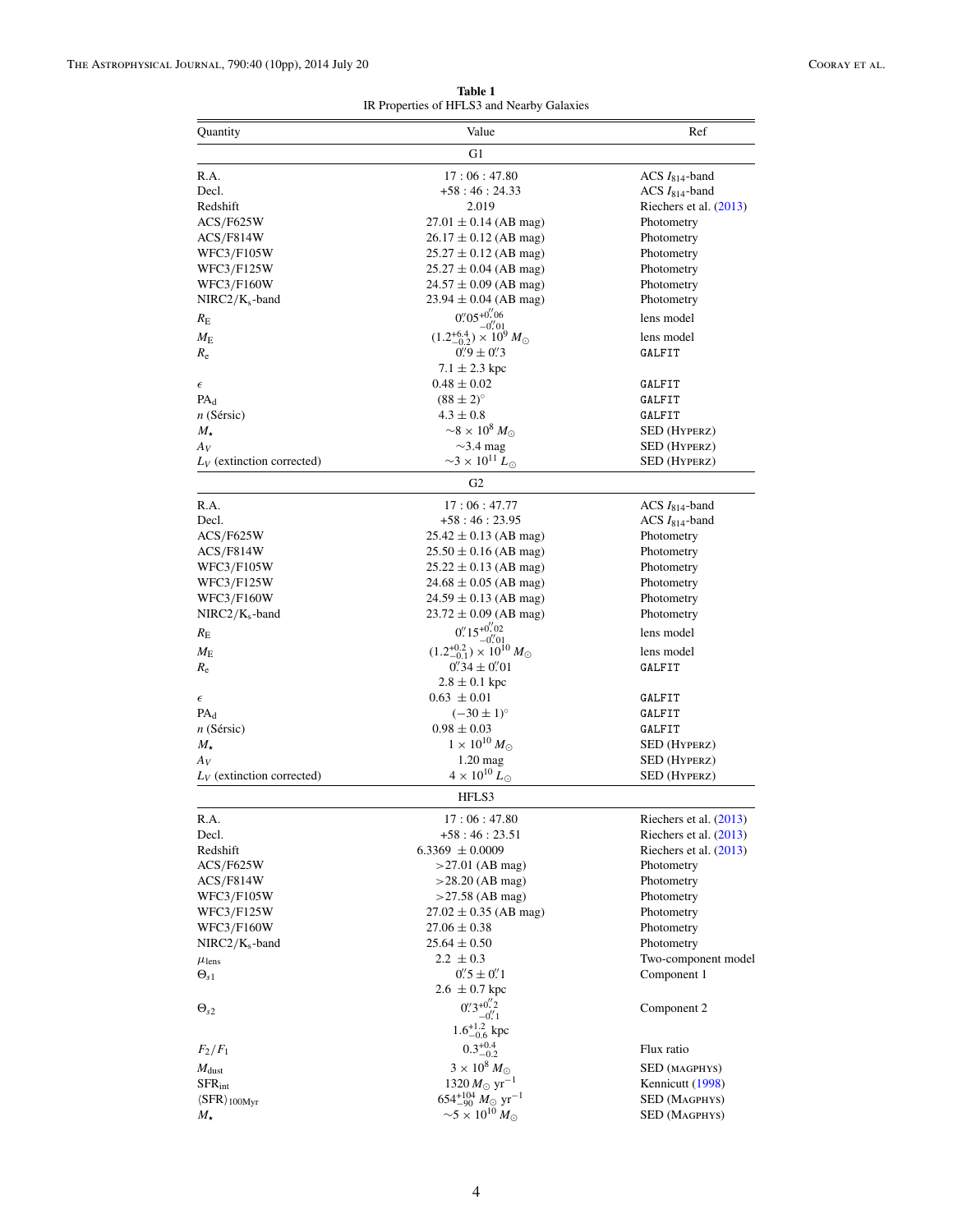| (Continued)                  |                                            |                      |  |
|------------------------------|--------------------------------------------|----------------------|--|
| Quantity                     | Value                                      | Ref                  |  |
| Av                           | $3.6$ mag                                  | <b>SED</b> (MAGPHYS) |  |
| $L_V$ (extinction corrected) | $\sim$ 4 × 10 <sup>12</sup> L <sub>o</sub> | <b>SED (MAGPHYS)</b> |  |
|                              | R <sub>1</sub>                             |                      |  |
| R.A.                         | 17:06:47.76                                | WFC3 $H_{160}$ -band |  |
| Decl.                        | $+58:46:22.87$                             | WFC3 $H_{160}$ -band |  |
| ACS/F625W                    | >27.01(AB mag)                             | Photometry           |  |
| ACS/F814W                    | $>26.85$ (AB mag)                          | Photometry           |  |
| <b>WFC3/F105W</b>            | $26.68 \pm 0.28$ (AB mag)                  | Photometry           |  |
| <b>WFC3/F125W</b>            | $26.20 \pm 0.14$ (AB mag)                  | Photometry           |  |
| <b>WFC3/F160W</b>            | $26.03 \pm 0.15$ (AB mag)                  | Photometry           |  |
| $NIRC2/K_s$ -band            | $26.30 \pm 0.92$ (AB mag)                  | Photometry           |  |

**Table 1**

**Notes.** We assume  $z_{G1} = z_{G2}$ . For non-detections, flux density upper limits are given at  $3\sigma$ . For HFLS3, flux densities are not corrected for lensing magnification, but physical properties are assuming  $\mu = 2.2$ . We do not list IRAC flux densities due to large uncertainties in deblending and the separation of total flux density to the four

in these data. The magnification factor we determine here with lens modeling is the value for the millimeter-wave continuum emission. It could be that HFLS3 will be subject to differential magnification, with different emission components within the galaxy subject to different magnification factors (e.g., Serjeant [2012;](#page-9-0) Hezaveh et al. [2012\)](#page-9-0). This is especially true if the different components associated with HFLS, such as dust, gas, and stellar mass, have peak intensities that are offset from each other, as in the case of a complex merging galaxy system.

source components.

To simplify the lens modeling, we use singular isothermal ellipsoidal (SIE) models to fit for the Einstein radius and positions of the two lens galaxies. The position angles and ellipticities for G1 and G2 are fixed to the values derived from profile fitting using GALFIT, but their masses are allowed to vary freely. The relative positions of G1 and G2 are also kept fixed to *Hubble/*ACS-stack measurements, though we do allow the optical galaxy positions to vary relative to the peak location of the 1.1 mm continuum emission. For the source plane description of HFLS3, we considered two options: a single source for HFLS3 and a two-component model for HFLS3. The latter is motivated by the fact that the highest-resolution [C ii] line emission may involve two velocity components separated by about 400 km s<sup> $-1$ </sup> (Riechers et al. [2013\)](#page-9-0). In both these cases, the background source(s) is*/*are modeled with free parameters for the positions and effective radii. For simplicity, we assume Gaussian circular profiles with a fixed Sersic index of 0.5. The effective radii in the source plane are allowed to vary in the range of 0.<sup>2</sup> 0. with the upper end at a value higher than the measured size of the 1.1 mm continuum emission in the PdBI image. In the case of the two-component model, the flux ratio between the two background components is also left as a free parameter. Hence, the lens model fits for a total of five free parameters for the case with one component for HFLS3 or nine free parameters for the case with two components. We take this two-component model for the background source as a default model here, though our conclusions do not change if we adopt the single-component model.

In the lens modeling procedure, we output a lensed image as would be observed at 1.1 mm. However, to compare with the data, we convolve that image with the PdBI beam before calculating the  $\chi^2$  value. This process is iterated over a wide parameter space using the IDL routine AMOEBA\_SA, which uses a downhill simplex algorithm and simulated annealing to perform

multidimensional minimization. We use a circle of a radius 1*.* 5 centered on the peak pixel value of the PdBI 1.1 mm image to measure parameter errors from uncorrelated noise. For each iteration, the 1.1 mm magnification factor we quote,  $\mu_{\text{lens}}$ , is calculated by simply summing up all the pixel values in the image plane and dividing it by the sum of the pixel values in the source plane.

Figure [2](#page-5-0) shows the best-fit model for the two scenarios with one and two components. In the case of two components, we determine  $\mu_{\text{lens}} = 2.2 \pm 0.3$ . The two components have effective radii of  $0.5 \pm 0.1$  kpc and  $0.3 \pm 0.1$ . The best-fit model has *χ*<sup>2</sup> and number of degrees of freedom (Ndof) values of 9929 and 7835, respectively. For reference, the model with a single component for the background source has  $\mu_{\text{lens}} = 2.0^{+0.9}_{-0.1}$ , and effective radius of  $0.6 \pm 0.1$  kpc, and  $\chi^2/N$ dof of 100552/ 7839. The lensing masses are  $M_{\text{lens}} = 1.2^{+6.4}_{-0.2} \times 10^9 M_{\odot}$  and  $1.2^{+0.2}_{-0.1} \times 10^{10} M_{\odot}$  for G1 and G2, respectively, for the two-component model. We find masses consistent within these errors for the case when HFLS3 is described by a single component. The lensing model is mostly sensitive to the mass of G2, while G1, the galaxy farthest from HFLS3, remains as a minor contribution to the lens model. Therefore, the mass of G1 is less constrained in the lens model. The best-fit Einstein radius for G1 that we find with the value of  $0.05^{+0.06}_{-0.06}$  $^{+0.06}_{-0.04}$  is barely above the lower value of 0*.* 01 for the Einstein radius that we placed on the parameter ranges. We emphasize that the lens model presented here does not require the presence of two lenses in the foreground or two sources in the background to fit the data.

Note that we have assumed the redshifts of G1 and G2 are the same in the lens model. The lens magnifications discussed here are insensitive to the exact assumption related to the redshifts of G1 and G2 as a change in redshift is degenerate with their lensing masses. Our lens model also assumes a single lensing plane and do not account for multiple-plane lensing if G1 and G2 are at two different redshifts. If the two galaxies are indeed at the same redshift, they could be part of a galaxy group. The mass we have determined then could have a contribution from the group potential and will be higher than the value implied by the stellar mass of these galaxies. Our lens models do show some evidence for such a possibility, but due to overall uncertainties in the stellar mass from SED fits, we cannot reliably confirm this with the current data.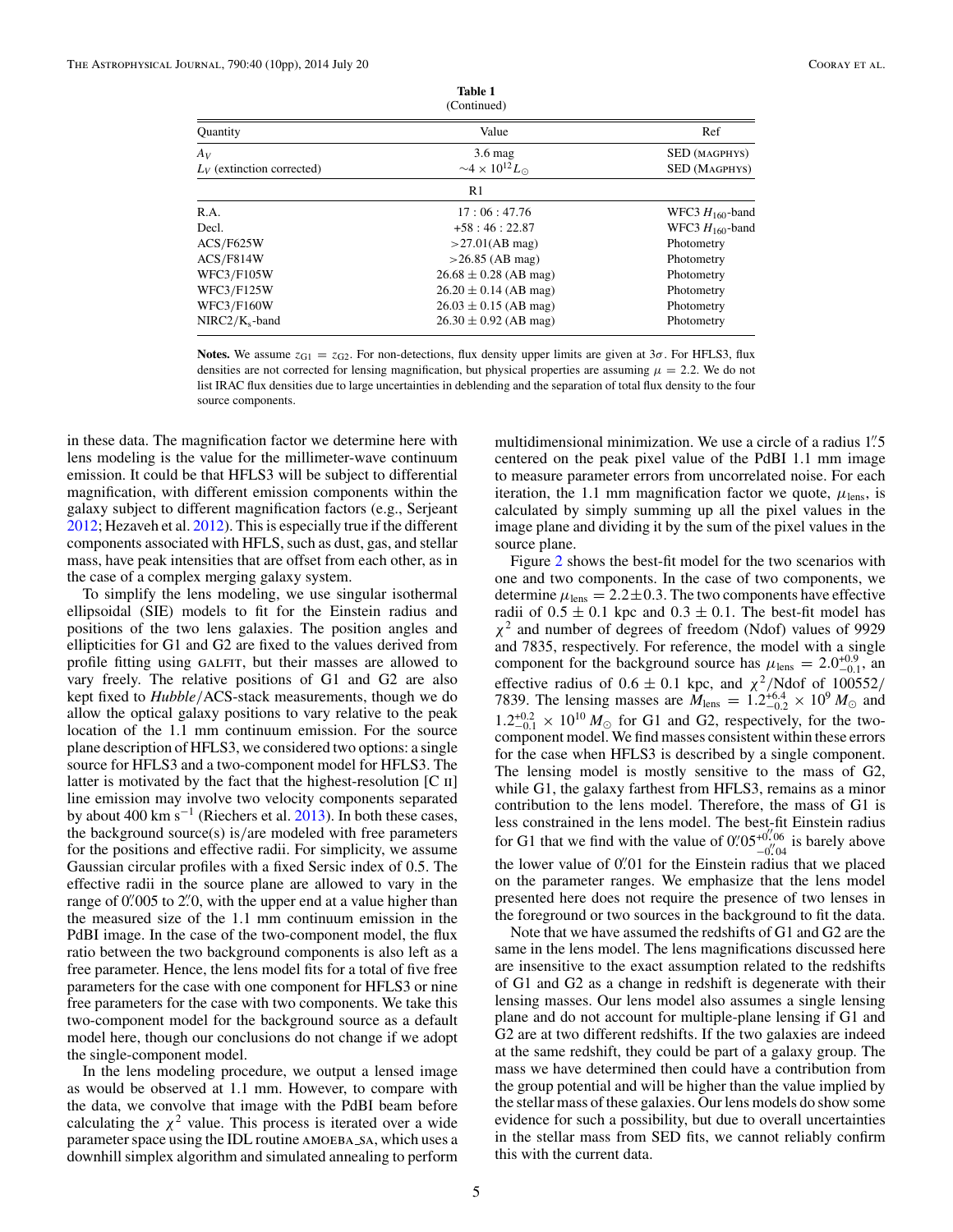<span id="page-5-0"></span>

**Figure 2.** Top left: source and image plans of HFLS3 under the best-fit lens model with two components for the background source to describe HFLS3. In blue, we show the two components of HFLS3 in the source plane that are gravitationally magnified. The image plane involves the background grayscaled color that is compared to the measured IRAM*/*PdBI 1.1 mm continuum emission shown with contours. The two lines are the critical line (orange) in the image plane and the lensing caustic (pink) in the source plane. Top right: residual map for the best-fit model showing the difference between observed IRAm*/*PdBI 1.1 mm continuum emission and the lens model output. Bottom left and right: lens model and residual for the case involving HFLS3 described by a single source (shown in blue). The lines and the residual intensity to the right are the same as top two panels.

In addition to the best-fit lens model, we are also able to place a reliable upper limit on the lensing magnification of HFLS3 at 1.1 mm. This is simply based on the fact that we have not detected a counter image to HFLS3, while large magnification factors usually result in image multiplication leading to a detectable counter image. Using the same modeling procedure as described above, and allowing for the model to vary over all ranges and including a relative astrometry as high as 0*.* 3 between 1.1 mm image and lens locations, we constructed the probability distribution function (PDF) of magnification for the two cases

involving one and two source components to describe HFLS3 in the source plane. In Figure [3,](#page-6-0) we show the histogram where we highlight the 95% confidence level upper limit on magnification such that  $\mu_{\text{lens}} < 3.5$  and 2.7 for the two cases with one and two components, respectively. The probability distribution functions also show that there is a strict lower limit to magnification. The case with  $\mu_{\text{lens}} = 1$ , where HFLS3 is unlensed, is ruled out at more than 6*σ*. This is simply because of the fact that even a very small mass for G2, the galaxy closest to HFLS3, will result in some lensing magnification of HFLS3.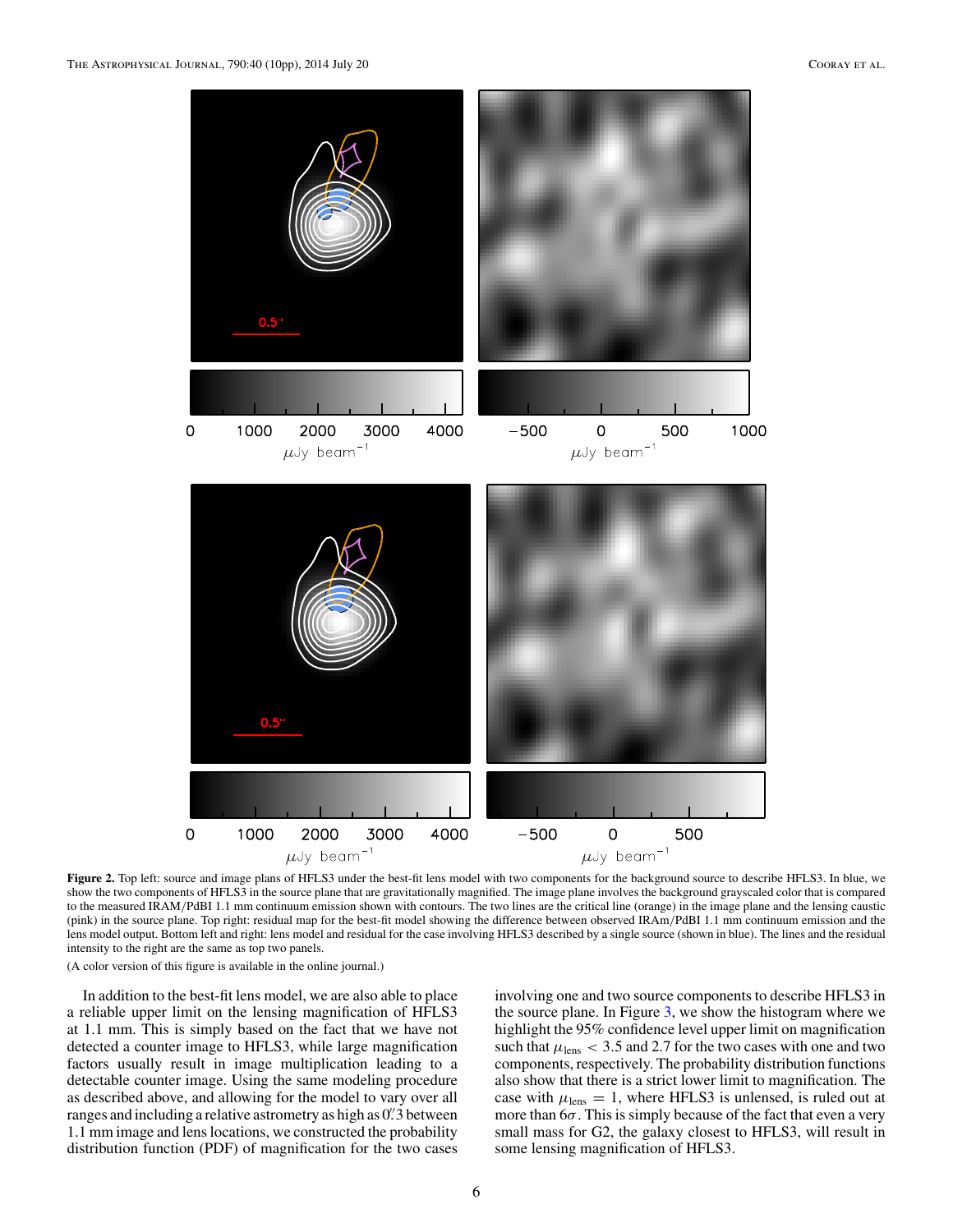<span id="page-6-0"></span>

**Figure 3.** Probability distribution function of the lensing magnification *μ*lens at 1.1 mm for HFLS3. We show two scenarios here for the case where HFLS3 is described by either a single (blue) or double (red) source in the source plane. The vertical lines show the 95% confidence level upper limit on the magnification. Note that in both scenarios there is also a strict lower limit for magnification with  $\mu_{\text{lens}} > 1.6$  at the 95% confidence level. The case with  $\mu_{\text{lens}} = 1$  is rejected at *>*6*σ* in both cases.

#### 5. SED MODELING

We carry out SED modeling of both foreground and background galaxies using a combination of  $HYPERZ<sup>21</sup>$  (Bolzonella et al. [2000\)](#page-9-0) and Magphys (da Cunha et al. [2008\)](#page-9-0). For SED modeling involving G1 and G2, we fix the redshift to the value determined from optical spectroscopy (Figure [5\)](#page-7-0). We make use of Bruzual & Charlot [\(2003\)](#page-9-0) SED templates with a combination of single burst, constant, and exponentially declining star formation history (*τ* -models), with *τ* fixed at 1 Gyr ("E") and 5 Gyr ("Sb"). Internal reddening is included using the Calzetti et al. [\(2000\)](#page-9-0) extinction law and allowing  $A_V = 0$ –5 mag in steps of 0.2. We also make use of the default Ly*α* forest following the prescription from Madau [\(1995\)](#page-9-0). Given the parameters from the SED modeling (SED type,  $A_V$ , age, etc.), we then make use of the Bruzual  $&$  Charlot [\(2003\)](#page-9-0) models to calculate the *H*-band mass-to-light ratio assuming a Chabrier initial mass function (IMF; Chabrier [2003\)](#page-9-0). In the case of SED fits, we note that quoted error bars are the formal uncertainties and do not include systematic effects. In most of our modeling cases, it could very well be that uncertain systematics, such as on the choice of SED templates, dominate the error budget.

For G1 and G2, we find stellar masses of  $8 \times 10^8$  and  $1 \times 10^{10} M_{\odot}$ , respectively. The ratio of stellar-to-lensing mass for two lensing galaxies at  $z = 2.1$  ranges from 0.66 to 0.85. We find that significant dust attenuation is present in the northern galaxy G1, with  $A_V \sim 3.4$  mag. We do not find millimeter-wave emission from that galaxy in our deep 1.1 mm interferometric continuum emission data, ruling out a submillimeter bright dusty galaxy at this location. It could be that G1 is blended with another galaxy or that our assumption of 2.1 for the redshift is invalid. As our conclusions related to the



**Figure 4.**  $10'' \times 10''$  *Spitzer*/IRAC 3.6  $\mu$ m image from Riechers et al. [\(2013\)](#page-9-0) showing a detected source. Each tick mark represents 2". The contours on the intensity scale show the regions of G1 and G2 (blue) and R1 and R2 (red). The IRAC PSF (FWHM  $= 1.5$ ) is marked with a white circle on the bottom right. Note that the total flux density measured in IRAC is blended to multiple sources. We are able to measure the total flux density from G1 and G2. The residual after removing G1+G2 flux density is assumed to be from the new source R1 when attempting to determine its photometric redshift (Figure [5\)](#page-7-0).

(A color version of this figure is available in the online journal.)

physical properties of the two foreground galaxies depend on their redshifts, we caution that the properties of these galaxies not be overinterpreted. Further deep imaging and spectroscopy should resolve some of the remaining puzzles in the data.

Given the nature and rarity of sources such as HFLS3 at  $z > 5$ , it is useful to address the extent to which the recent *Hubble/*ACS and WFC3 imaging changes the underlying properties of this dusty, starburst galaxy. In order to establish the rest-frame UV fluxes of HFLS3, we made use of the ACS-based models of the two foreground galaxies to search for excess emission in the longer-wavelength data. Note that in ACS, *z >* 6 emission should not appear since at those redshifts, galaxies will be dropping out of the band due to the Lyman limit. Using the ACS models on WFC3 data, we found marginal evidence, at around 3.5*σ*, for rest-frame UV emission at the PdBI 1.1 mm emission position in F125W (region marked as R2 in Figure [1,](#page-1-0) right panel). At the same location, we also found 2.8*σ* residual emission in both the F160W and Keck*/*NIRC2 images. We consider these flux densities to be the rest-UV emission from HFLS3 itself.

Unfortunately, due to blending in the  $\sim$ 2" PSF, we are not able to deconvolve the existing *Spitzer/*IRAC data to precisely determine the rest-frame optical flux densities of G1, G2, and HFLS3 separately (Figure 4). The IRAC flux densities for HFLS3 reported in Riechers et al. [\(2013\)](#page-9-0) made use of a Galfit model for G2 with Keck*/*NIRC2 image to deblend its contribution from the total. The residual flux densities are then those corresponding to G1 and HFLS3 in IRAC data and the total residual was assumed to be those of HFLS3, under the assumption that G1 is the near-IR counterpart of HFLS3. However, as discussed above, such an assumption no longer

<sup>21</sup> v12.2 available from [http://userpages.irap.omp.eu/](http://userpages.irap.omp.eu/~rpello/newhyperz/)∼rpello/newhyperz/.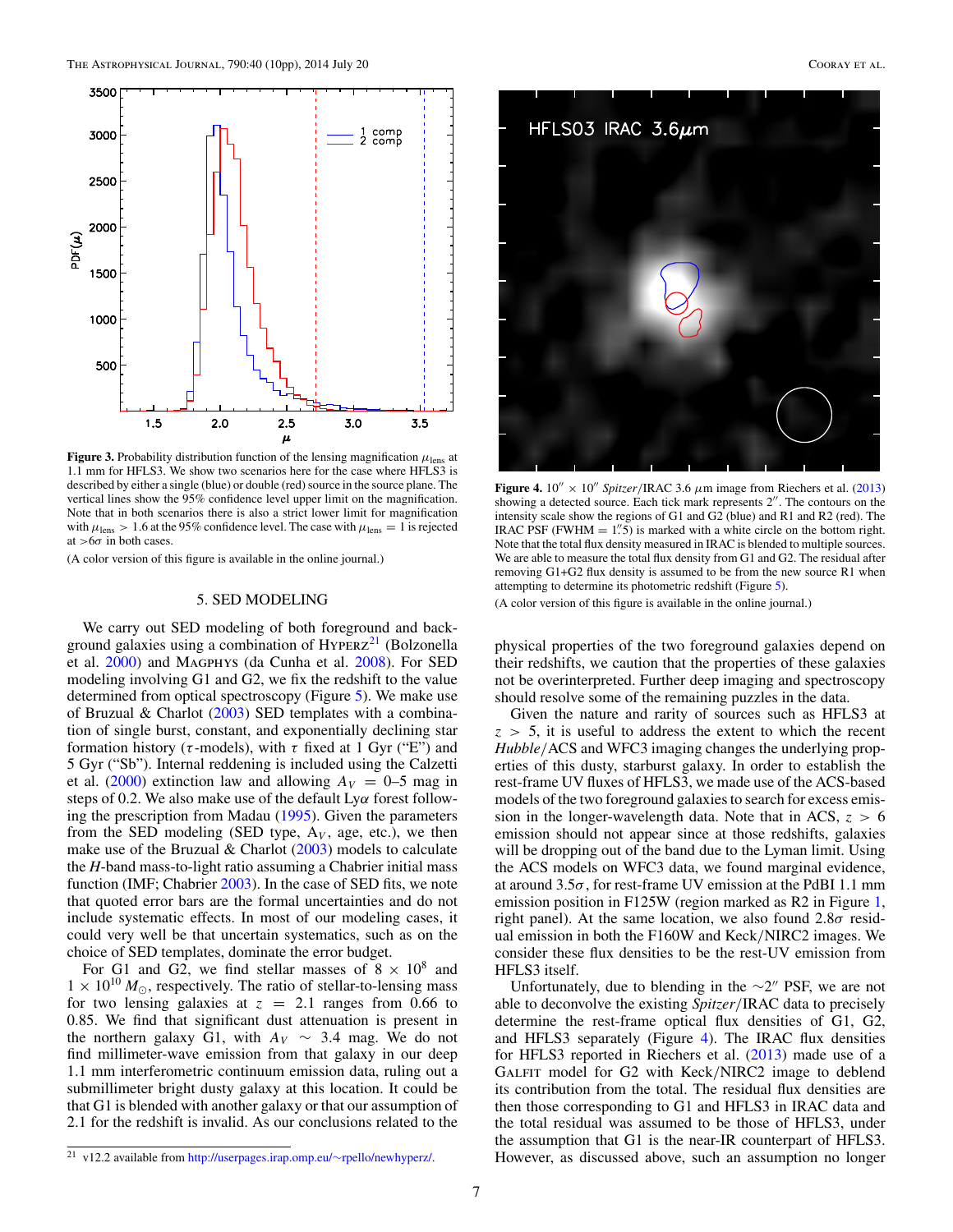<span id="page-7-0"></span>

**Figure 5.** SEDs and best-fit Hyperz models for optical to IR SEDs of G1 (top),  $G2$  (middle), and R1 (bottom). For  $G1$  and  $\tilde{G2}$ , we assume an optical redshift of 2.1, though we have yet to establish if the measured optical redshift applies to either G1 or G2, or to both. For R1, we allow the redshift to vary as part of the SED models, and the probability distribution function for the photometric redshift is shown in the inset to the bottom right of the panel. We find two solutions with one at high redshift consistent with *z* ∼ 6 and a second, involving dusty galaxy templates, at  $z \sim 1.3-2.3$ . The  $\chi^2$  values for the best-fit SEDs are 12.8 and 12.2 for G1 with the number of degrees of freedom (Ndof) at 11. For R1, the two SEDs show have  $\chi^2$  values of 5.4 ( $z \sim 6$ ) and 6.1 ( $z \sim 1.5$ ) with an Ndof of 9.

applies. Through the GALFIT model from *Hubble*/ACS data we are able to extract the total G1+G2 IRAC flux densities, but we are not able to separate that total to each of the two galaxies. Thus, in Figure 5, we show IRAC flux densities as upper limits for G1 and G2. We detect a residual after removing G1+G2, and in Figure 5, we assume that residual corresponds to R1. A fraction of that residual could also be from HFLS3 at the region marked as R2 in Figure [1](#page-1-0) (right panel). We find that even such an upper limit is subject to assumptions related to GALFIT modeling in IRAC images, where multiple components exist within a single IRAC PSF. Thus, in Figure  $6$ , we simply use the total flux density measured with IRAC as a conservative upper limit on the flux density of HFLS3 at 3.6 and 4.5 *μ*m.

With the rest-UV fluxes for HFLS3 determined with *Hubble/* WFC3 and Keck*/*NIRC2 data fluxes, we cover four orders of magnitude in wavelength from rest-frame UV to far-infrared (Figure [4\)](#page-6-0). This SED of HFLS3 is fitted using Magphys, where models are calibrated to reproduce ultraviolet-to-infrared SEDs of local, purely star-forming ultraluminous infrared galaxies



Figure 6. MAGPHYS (da Cunha et al. [2008\)](#page-9-0) best-fit SED model of HFLS3 from rest-UV to far-infrared over four decades in wavelength (with a reduced  $\chi^2$  value of 1.6). The blue line shows the unobscured template. For UV to submillimeter SED modeling, we make use of the far-IR*/*submillimeter data shown by solid symbols. Other measurements shown with open symbols involve non-standard bands that are not part of the filter and bandpass table of MAGPHYS. They were obtained as part of continuum measurements during atomic and molecular line measurements of HFLS3 with ground-based interferometers.

(A color version of this figure is available in the online journal.)

(ULIRGS;  $10^{12}$  <  $L_{IR}/L_{\odot}$  <  $10^{13}$ ). Such models, however, are based on the assumption that dust and stars are in a fully mixed medium. Massive, dusty starbursts at *z >* 2 may not follow such mixing with differential obscuration causing biases in the combined UV to radio SED. For example, regions that are bright in the rest-frame optical may only be a small fraction of the regions that are bright in the far-infrared and submillimeter wavelengths. The use of MAGPHYS to model such complex galaxies may result in biased estimates of the physical parameters, but in the absence of other methods to study the combined SED, we have decided to use Magphys here with appropriate caution.

The SED model assumes a Chabrier [\(2003\)](#page-9-0) IMF that has a cutoff below 0.1  $M_{\odot}$  and above 100  $M_{\odot}$ ; using a Salpeter IMF instead gives stellar masses that are a factor of ∼1.7 to 1.8 larger. With Magphys-based SED models, we find that HFLS3, with rest-UV fluxes in the region marked as R2, shows significant dust attenuation with  $A_V \sim 3.6$  mag. Such attenuation is consistent with  $z \sim 2$  ULIRGs and SMGs (e.g., Smail et al. [2004;](#page-9-0) Chapman et al. [2005;](#page-9-0) Geach et al. [2007;](#page-9-0) Swinbank et al. [2010;](#page-9-0) Wardlow et al. [2011;](#page-9-0) Hainline et al. [2011;](#page-9-0) Lo Faro et al. [2013\)](#page-9-0). The best-fit Magphys SED model is shown in Figure 6. The fit is dominated by the far-IR*/*submillimeter data, and the overall fit has a reduced  $\chi^2$  value of 1.6.

# 6. DISCUSSION

The Magphys SED models of HFLS3 described above lead to SFR, dust mass, and stellar mass, among other properties. As outlined in Riechers et al. [\(2013\)](#page-9-0), the instantaneous SFR, using the FIR luminosity and assuming a Chabrier [\(2003\)](#page-9-0) IMF to scale the Kennicutt [\(1998\)](#page-9-0) relation, is  $\sim$ 2900  $M_{\odot}$  yr<sup>-1</sup>. Using the Magphys SED model, we find that the apparent SFR, averaged over the last 100 Myr, to be  $1450 \pm 100 M_{\odot} \text{ yr}^{-1}$ . Note that these SFRs must be corrected down by the factor  $\mu_{\text{lens}}$  to account for lensing magnification. With our preferred best-fit correction factor of  $2.2 \pm 0.3$  for the model involving two components to describe 1.1 mm emission from HFLS3, the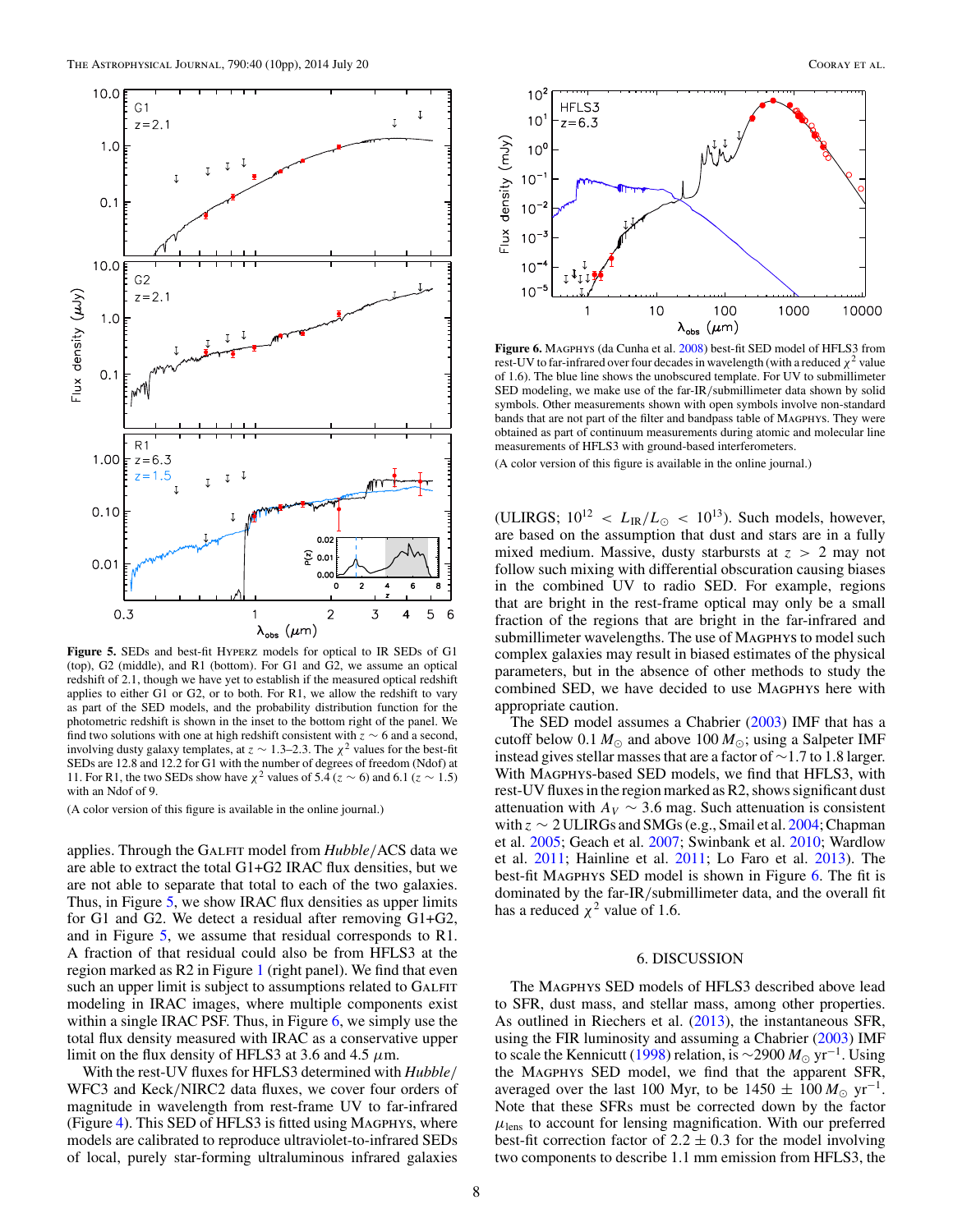instantaneous and 100 Myr averaged SFRs are  $\sim$ 1300  $M_{\odot}$  yr<sup>-1</sup> and  $\sim$ 660  $M_{\odot}$  yr<sup>-1</sup>, respectively. The two are different as the Kennicutt [\(1998\)](#page-9-0) relation assumes a bolometric luminosity of a constant star formation lasting over 100 Myr emitted in the infrared (Kennicutt [1998;](#page-9-0) Leitherer & Heckman [1995\)](#page-9-0). For a constant star formation, bolometric luminosity after the first 10 Myr evolves relatively slowly as the rate of birth and death of massive stars that dominate the bolometric luminosity reach a steady state. For starbursting galaxies, however, the SFR is likely changing rapidly over the 100 Myr time interval, and we may be observing the galaxy at the peak of the SFR. Such a possibility then naturally explains why the instantaneous SFR is a factor of two higher than the SFR averaged over the last 100 Myr.

We can also place a strict lower limit on the SFRs using the 95% confidence level upper limit on lensing magnification. This leads to values of >780  $M_{\odot}$  yr<sup>-1</sup> and 390  $M_{\odot}$  yr<sup>-1</sup> for instantaneous and 100 Myr averaged SFRs, respectively. This revision of the SFR to a lower value is consistent with a similar revision to the SFR of  $z = 5.3$  SMG AzTEC-3 (Capak et al. [2011\)](#page-9-0). While the total IR luminosity implies an SFR of 1800 *M*<sub>⊙</sub> yr<sup>-1</sup> (Capak et al. [2011;](#page-9-0) Riechers et al. [2010\)](#page-9-0), SED modeling of the fluxes with population synthesis models have shown the SFR, averaged over the last 100 Myr, to be as low as 500  $M_{\odot}$  yr<sup>-1</sup> (Dwek et al. [2011\)](#page-9-0). Our SED models also show that the age of the oldest stars in HFLS3 is around 200 Myr, suggesting that HFLS3 started assembling its stars at a redshift of ∼8, during the epoch of reionization.

Using the far-IR*/*submillimeter SED and the standard assumptions used in MAGPHYS and correcting for magnification, the dust mass of HFLS3 is  $\sim$ 3 × 10<sup>8</sup>  $M_{\odot}$ , with a lower limit at  $2 \times 10^8 M_{\odot}$ . The interstellar medium includes two components with dust temperatures of 24  $\pm$ 2 and 50  $\pm$  2 K. The best-fit SED model is such that *>*90% of the dust mass is in the warm phase, contrary to low-redshift star-forming galaxies that have a lower ratio. Such a high ratio for HFLS3 establishes that most of the dust is associated with starbursting clumps and not the diffuse cirrus. The implied dust temperature of the cold phase component is comparable to the cosmic microwave background (CMB) temperature at  $z = 6.3$ , suggesting that the extended cirrus of this galaxy may be in radiative equilibrium with the CMB. Using the Chabrier [\(2003\)](#page-9-0) IMF, with parameters derived again from the SED fits using MAGPHYS and with lensing magnification included, we find that HFLS3 has a stellar mass of about 5  $\times$  10<sup>10</sup>  $M_{\odot}$ . This stellar mass, however, is highly uncertain as it is based on just three detections at the rest-frame UV wavelengths. In all of these cases, the detections are at the level of 3*σ*. Furthermore, we have assumed that the magnification factor derived with 1.1 mm continuum map also applies for the rest-frame UV emission from which the stellar mass is derived. Regardless of these uncertainties, we find that HFLS3 has formed a substantial amount of stellar mass already. Such a high stellar mass is already at the limits allowed by the dynamical mass of HFLS3 reported in Riechers et al. [\(2013\)](#page-9-0).

While the SED-based stellar mass is uncertain by an order of magnitude once all modeling errors are accounted for, the dust mass of HFLS3 with a value  $\sim$ 3 × 10<sup>8</sup>  $M_{\odot}$  provides an additional constraint on the stellar mass of HFLS3. This comes from models related to the dust formation mechanisms in massive starbursts where core-collapse supernovae (CCSNe) are expected to be the origin of the bulk of the elements that formed the dust. The contribution of low-mass stars to the refractory elements is negligible in a young galaxy such as HFLS3. Thus,

the total number of CCSNe that exploded in the galaxy dictates the maximum dust mass. Following the arguments in D. Watson et al. (2014, in preparation), from an observed dust mass, we can infer the minimum number of supernovae that occurred and for a particular IMF, the resulting lower bound on the stellar mass. The simplest and most robust way to make such an estimate on the stellar mass is to work from observations. SN 1987A is close to the mass-integrated mean CCSN mass for most IMFs and is the best-observed CCSN remnant known. Assuming SN 1987A as a good mass-weighted mean for the dust production, and using the preferred value of a carbonaceous and silicate grain mix of 0.6–0.7  $M_{\odot}$  (Matsuura et al. [2011;](#page-9-0) Indebetouw et al. [2014\)](#page-9-0), we can infer that at least  $2 \times 10^8$   $M_{\odot}$  CCSNe exploded in HFLS3 to account for the dust mass of  $3 \times 10^8 M_{\odot}$ .

The stellar-to-dust mass ratio should be around 100 for a Chabrier IMF and a factor of two larger than this for a Salpeter IMF. The precise value of this ratio depends on how CCSNe produce refractory metals as a function of mass. When considering model uncertainties, the stellar-to-dust mass ratio is within 20% of the value quoted above, where the dust masses are tied through the observational pivot point provided by the dust mass observed in SN 1987A. Note that this argument is currently based on the dust mass observed in SN 1987A as an indication of the refractory element production, rather than claiming that CCSNe necessarily produce all the dust directly. However, since the dust mass observed is believed to be close to the maximal dust production for this SN (Indebetouw et al. [2014\)](#page-9-0), it is therefore a reasonable reflection of the most dust we could ultimately expect to be produced by the elements synthesized by SN 1987A. Thus, for  $3 \times 10^8$  *M*<sub> $\odot$ </sub> mass of dust in the galaxy, we expect a minimum of ∼2 × 10<sup>10</sup>  $M_{\odot}$ mass of stars for a Chabrier IMF and twice this for a Salpeter IMF. This is comparable to the lensing magnification-corrected stellar mass inferred from MAGPHYS at  $5 \times 10^{10} M_{\odot}$ , though we note once again that this value has a large uncertainty due to various assumptions and a low signal-to-noise ratio of the restframe UV measurements. For an SFR averaged over 100 Myr of about 660  $M_{\odot}$  yr<sup>-1</sup>, the above arguments imply a characteristic dust production time of at least 40 Myr, assuming a negligible dust destruction during the same period. This is lower than the suggested lifetime for dust mass assembly in AzTEC-3 of about 200 Myr (Dwek et al. [2011\)](#page-9-0). While our current estimates are uncertain, the above argument, however, can be strengthened in the future with more precise measurements of dust and stellar masses to constrain dust production mechanisms at *z* ∼ 6.

We also attempted a SED model with far-IR*/*submillimeter data points combined with rest-UV fluxes from R1, with peak emission 0.<sup>''</sup> 5 to the southwest of HFLS3 (Figure [1\)](#page-1-0). This emission is detected in all three WFC3 bands at significances greater than 6*σ* in each, although the emission remains undetected in the ACS. The emission, however, is blended in IRAC data with the near-IR emission from the two galaxies (Figure [4\)](#page-6-0). The Magphys fit was considerably poor as there was no consistent SED that can fit the four orders of magnitude in wavelength from UV to submillimeter in that case with the best-fit case having a reduced  $\chi^2$  of greater than five. This ruled out a scenario in which HFLS3 submillimeter emission is associated with R1. It also rules out an extreme scenario in which our relative astrometry between IRAM*/*PdBI and *Hubble* images are wrong such that the near-IR counterpart to HFLS3 is R1. We find that R1 must be a separate source. The Hyperz SED model shown in Figure [5](#page-7-0) leads to a photometric redshift for this emission that is consistent with a source at  $z \sim 6.3$  (Figure [2,](#page-5-0) bottom panel),